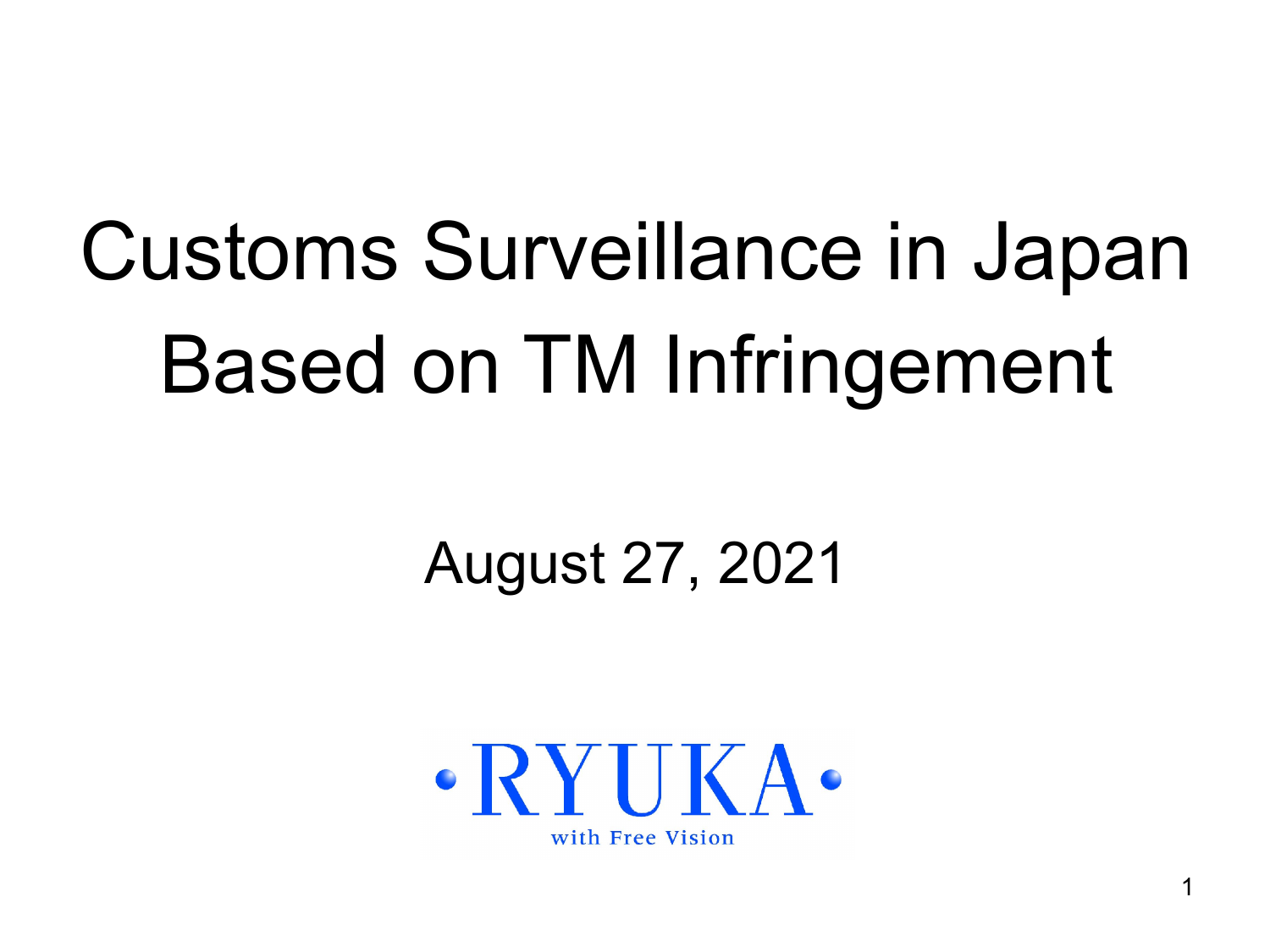#### **Information We Need: Surveillance Applicant**

- Name & address of the surveillance applicant
- TM Registration Nos.
- Name, address, phone number of TM licensee
- Information of genuine products imported to Japan
- Power of attorney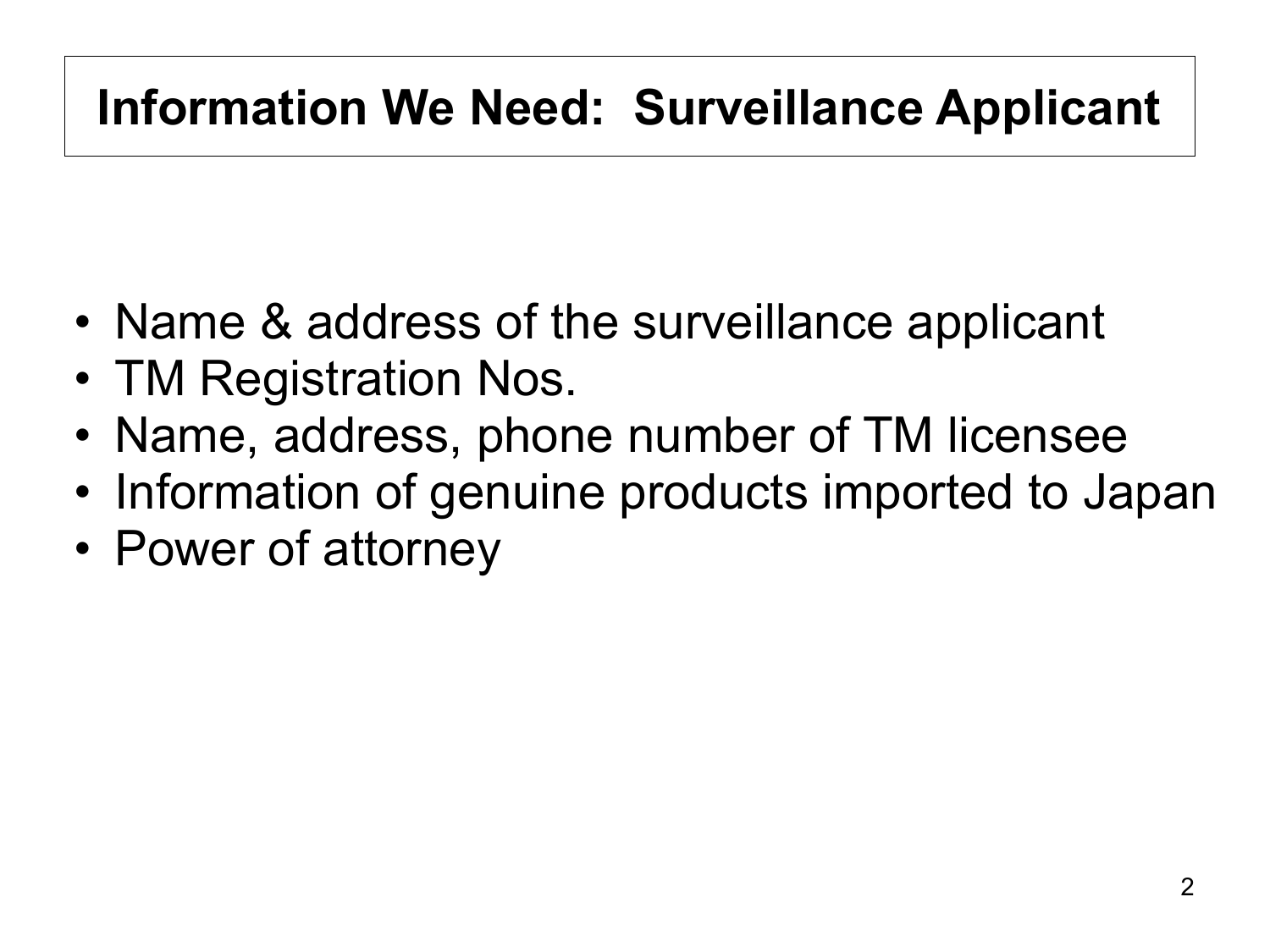### **Information We Need: Possible Infringers**

Countries where same/similar TMs have been registered

- Foreign TM owner(s)
- Foreign TM licensee(s)

Counterfeit product information

- Pictures of overall counterfeit products
- Enlarged pictures for distinguishing counterfeit products
- Expected importers
- Infringement opinion, if a counterfeit product bears similar, but different TM as registered TM

Litigation information, if any

 - Other information relevant to infringement *(e.g.,* Transmittal of warning letter)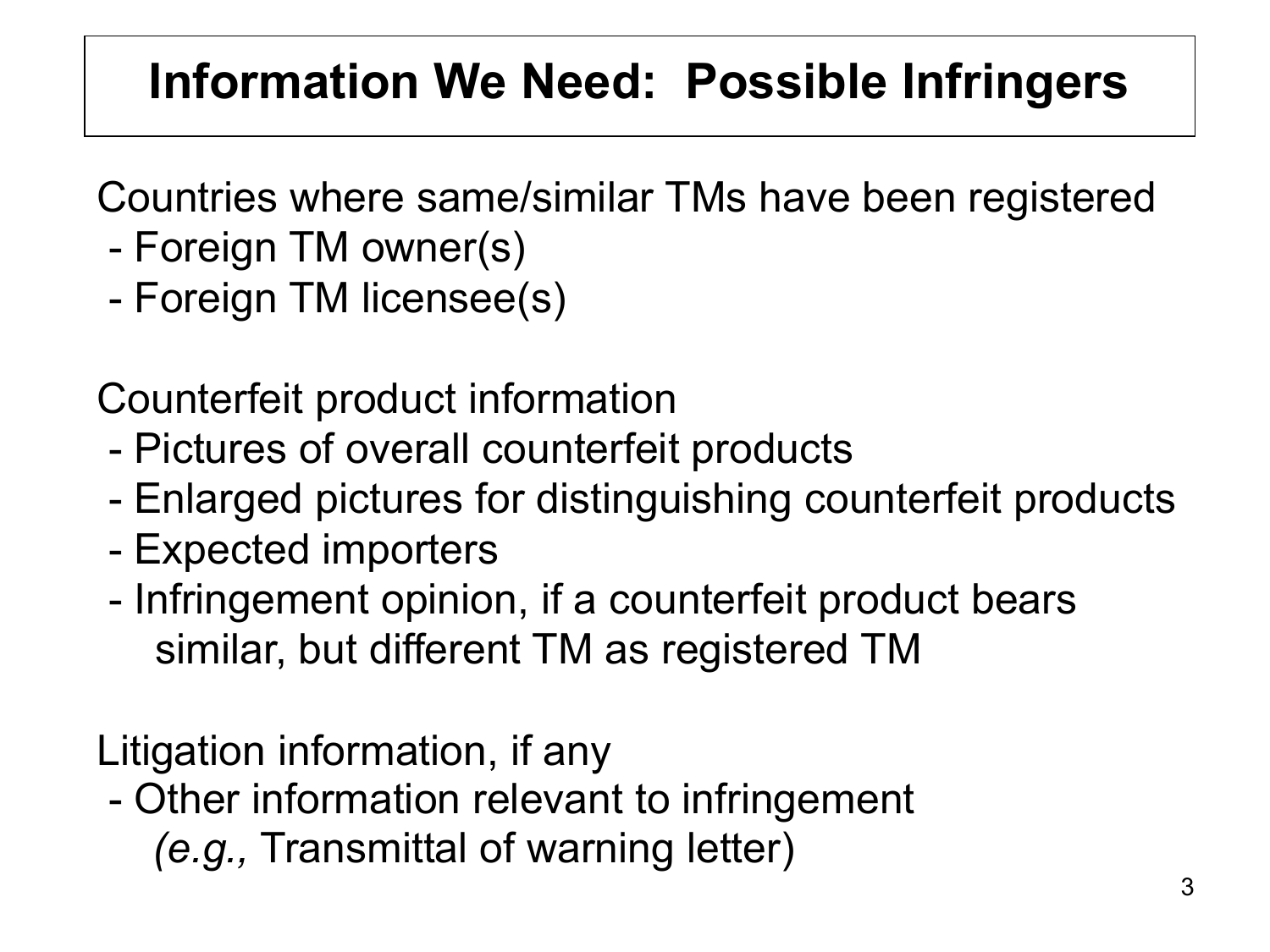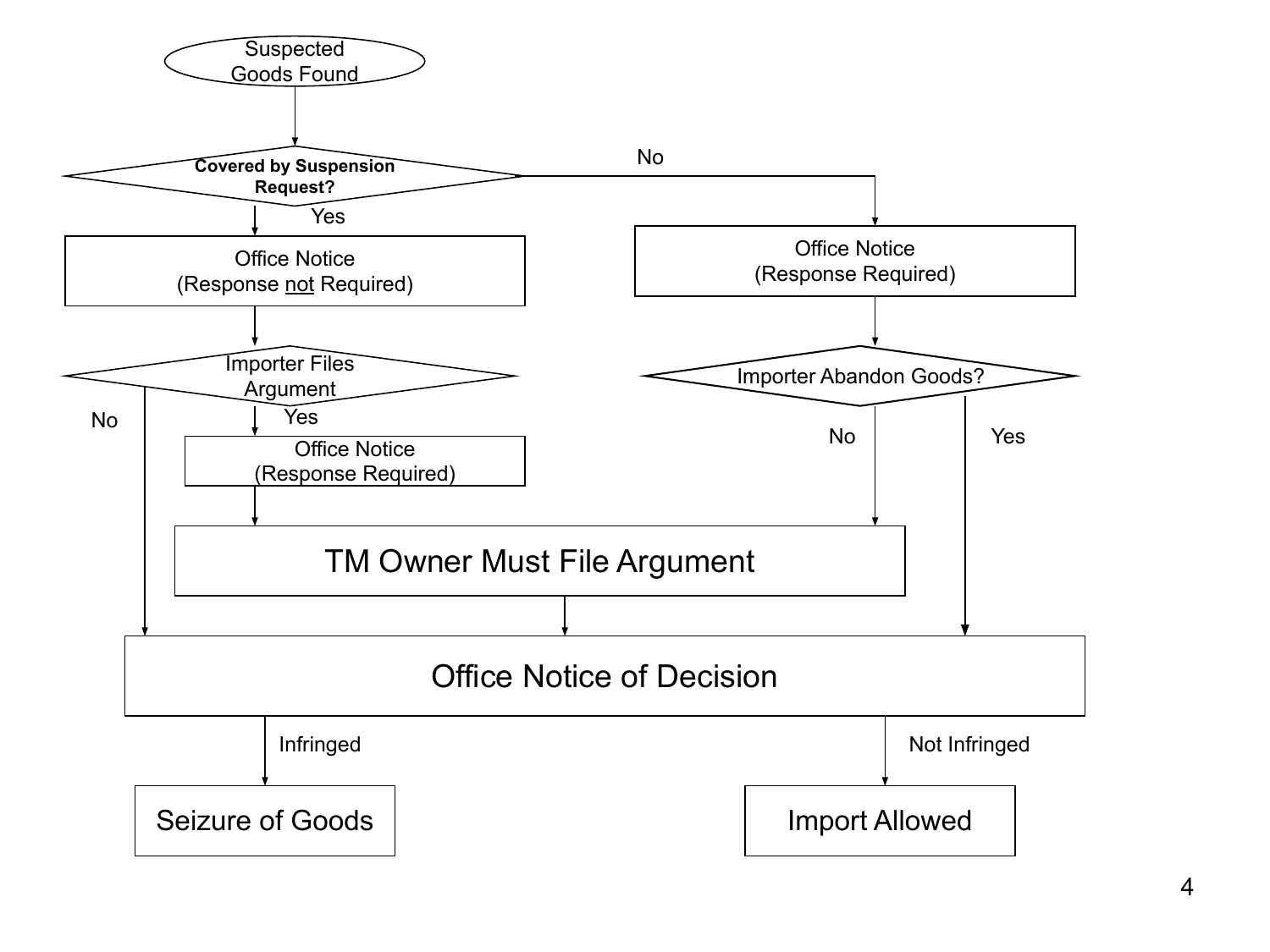### **Fee Schedule (1/2)** (JPY)

| Filing<br><b>New Surveillance Request</b> | 290,000<br>+ 20,000 x Registered TMs<br>+40,000 x Counterfeit Product Types    |
|-------------------------------------------|--------------------------------------------------------------------------------|
| Amending<br><b>Surveillance Request</b>   | 190,000<br>$+20,000 \times$ Added TMs<br>+40,000 x Added Product Types         |
| Renewing<br><b>Surveillance Request</b>   | 100,000<br>(Required after two years, or<br>when a TM registration is renewed) |

When filing applications for both import and export surveillances at the same time, our fee for export surveillance is discounted for 50%.